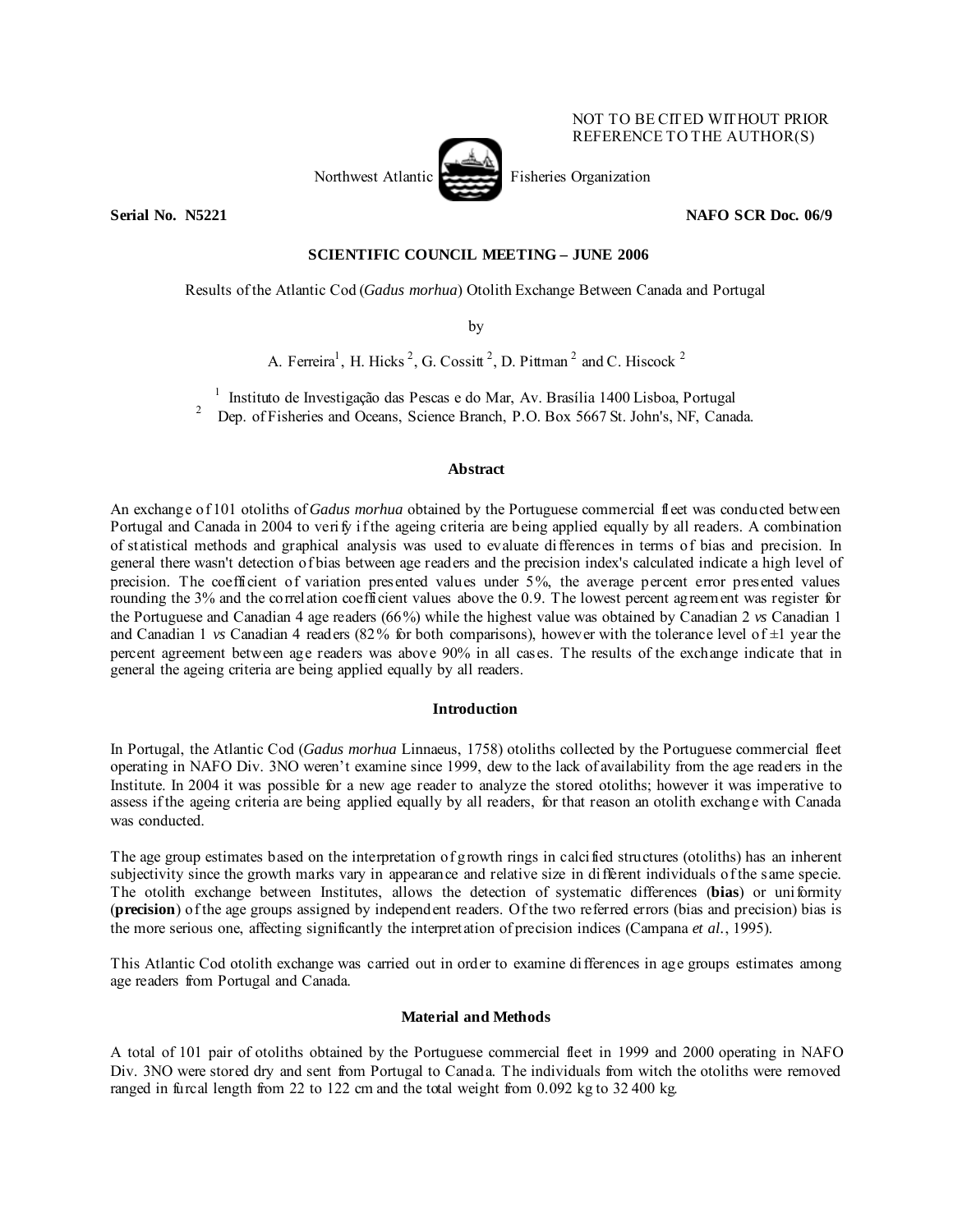One otolith from the pair (regardless of being the left or right) was cut with an abrasive blade Superior® by its transversal plan, passing the nucleus. Whenever there were doubts about the age group the respective pair was also cut.

In Portugal, Ana Ferreira (PRT) examined the otoliths with a binocular microscope (Olympus<sup>®</sup> SZX12) under transmitted light (fiber optic illuminator Schott® KL1500Z) at magnifications of  $(10-20x)$  with the help of the device described by Bedford in 1964. To clarify the deposition pattern of the growth rings, a solution of 1:1 Ethanol and Glycerine was used in the reading surface of the otolith.

In Canada, Harry Hicks (**CAN 1**), Gus Cossitt (**CAN 2**), Dwayne Pittman (**CAN 3**) and Charlie Hiscock (**CAN 4**) examined the otoliths with a dissecting binocular microscope (Nikon <sup>®</sup>) under transmitted light (fiber optic illuminator) at magnifications of 14x. A scalped blade was used to shade the top of the cut section and to prevent any blare from the surface of the cut sections alcohol or "Kodak Photo - Flo 200 solution" was applied to the top of the cut section.

A set of statistical tests and graphical methods were applied to compare the bias and the precision between readers.

To detect **bias** between readers the nonparametric Wilcoxon matched-pairs rank test ( $\alpha = 0, 05$ ) was used, since the presupposes of normality (Shapiro – Wilks test) and homogeneity of variances (Levene's test) aren't verified, to detect significant differences between the age groups assigned by the readers. Age bias graphs and graphs representing differences in age estimates between paired readers are presented to visual detect the systematic age differences between readers.

To analyze **precision** between readers the coefficient of variation (CV), average percent error (APE) and percent agreement were calculated. Graphs of coefficient of variations plus percent agreement by age group and graphs of percent agreement to different levels of tolerance in differences between age group estimates were also analyzed to visually detect precision between readers. The correlation coefficient of Spearman (Zar, 1996) is given to evaluate the fraction of variation explained by the linear relationship between readers.

## **Results**

Regarding the **bias** between age readers, the Wilcoxon test (Table 1) reveals that there aren't significant differences between the average age group estimated by the different readers for the otolith collection exchanged.

The graphical analysis performed to detect bias (panels A and  $B - Fig. 1$  to 10) supports this test result, as the age bias graphs (panels A – Fig. 1 to 10) don't show any significant deviation to the solid line (1:1 equivalence), with the exception of the Portuguese *vs* Canadian 4 (panel A – Fig. 10) where the Portuguese reader tends to present higher age groups then the Canadian one after age group 12.

The maximum differences in the age group estimates are assigned to the Portuguese reader with all the Canadian readers (panels  $B - Fig. 4, 7, 9$ , and 10) but only after the age group 11 where the number of otoliths per age group is small.

Concerning the **precision** of the age group estimates, the correlation coefficient (Table 2) indicates that a high fraction of variation in the age group estimates is explained by the linear relationship between readers.

The Portuguese reader is the one that register the highest values of coefficient of variation with all the Canadian readers however the 5% value is never reached (Table 2). The same result is obtained with the average percent error, where the average 3% value is obtained for the Portuguese reader with all the Canadian. The minimum values obtained for the referred indices (CV and APE) concern the comparison of the Canadian readers 1 and 2 (Table 2).

The maximum percent agreement (with ±0 years tolerance) between readers (82%) is achieved by Canadian 2 *vs*  Canadian 1 and Canadian 2 *vs* Canadian 4. The percent agreement of the Portuguese reader with the Canadian readers is close to the maximum achieved and averages the 70% (Table 2).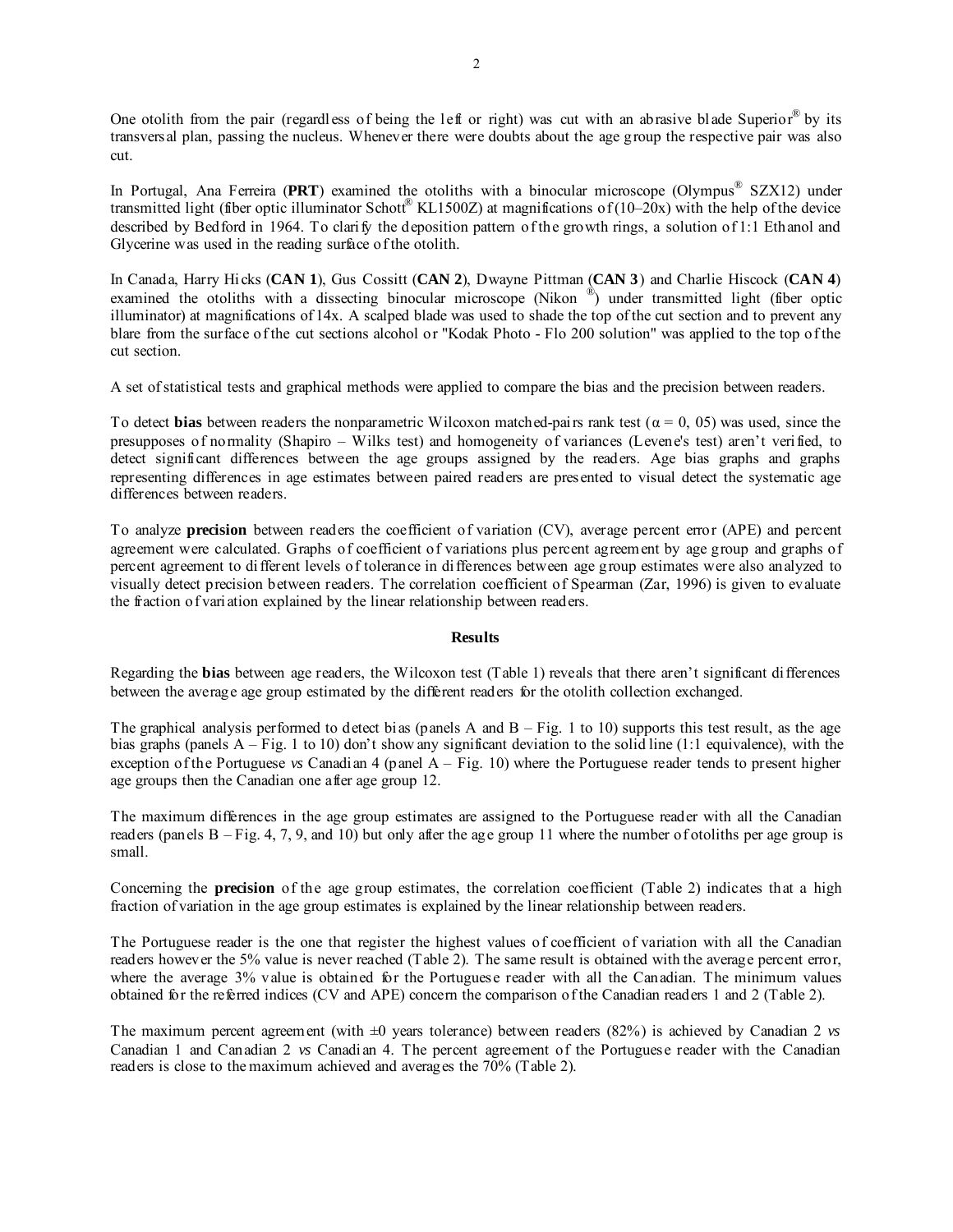The graphical analyses of precision (panels C and  $D - Fig. 1$  to 10) also indicate high levels of precision between readers. The graphs showing the coefficient of variation and percent agreement by age group illustrate high precision levels until age group 11 (panels C – Fig. 1 to 10) and the graphs of percent agreement to different levels of tolerance (panels  $D - Fig. 1 to 10$ ), show that with the tolerance of  $\pm 1$  year the percent agreement of all readers is above 90%.

#### **Conclusion**

There wasn't significant bias between any of the age readers and the major differences in age group estimates occurred in the oldest age groups were the number of otoliths per age group was small.

Despite the fact that the Portuguese age reader is the one with the smallest precision in the group of age readers, the Index values and statistic analyses performed indicate that the precision of this age reader is very close to the one obtained for the other age readers, so this source of error is not preoccupant to the age group estimates of the Portuguese reader.

### **Acknowledgements**

To Dr. Ricardo Alpoim, for the revision of the manuscript and teaching of the age – determination techniques. This study was supported by the European Commission (DG XIV, Program for the collection of data in fisheries sector) and IPIMAR.

### **References**

- BEAMISH, R. J., and D. A. FOURNIER. 1981. A method for comparing the precision of a set of age determinations. *Can. J. Fish. Aquat. Sci*., **38**: 982-983;
- BEDFORD, B. C. 1964. Two mechanical aids for otolith reading. *ICNAF Res. Bull*., No. 1, 1969: 79-81;
- CAMPANA, S. E., M. C. ANNAND, and J. I. MCMILLAN. 1995. Graphical and statistical methods for determining the consistency of age determinations. *Trans. Am. Fish. Soc*., **124**: 131–138;
- CHANG, W. Y. B. 1982. A statistical method for evaluating the reproducibility of age determination. *Can. J. Fish. Aquat. Sci*., **39**: 1208-1210;
- ZAR, J. H. 1996. *Biostatistical Analysis*. Prentice Hall Internacional Editions. 662.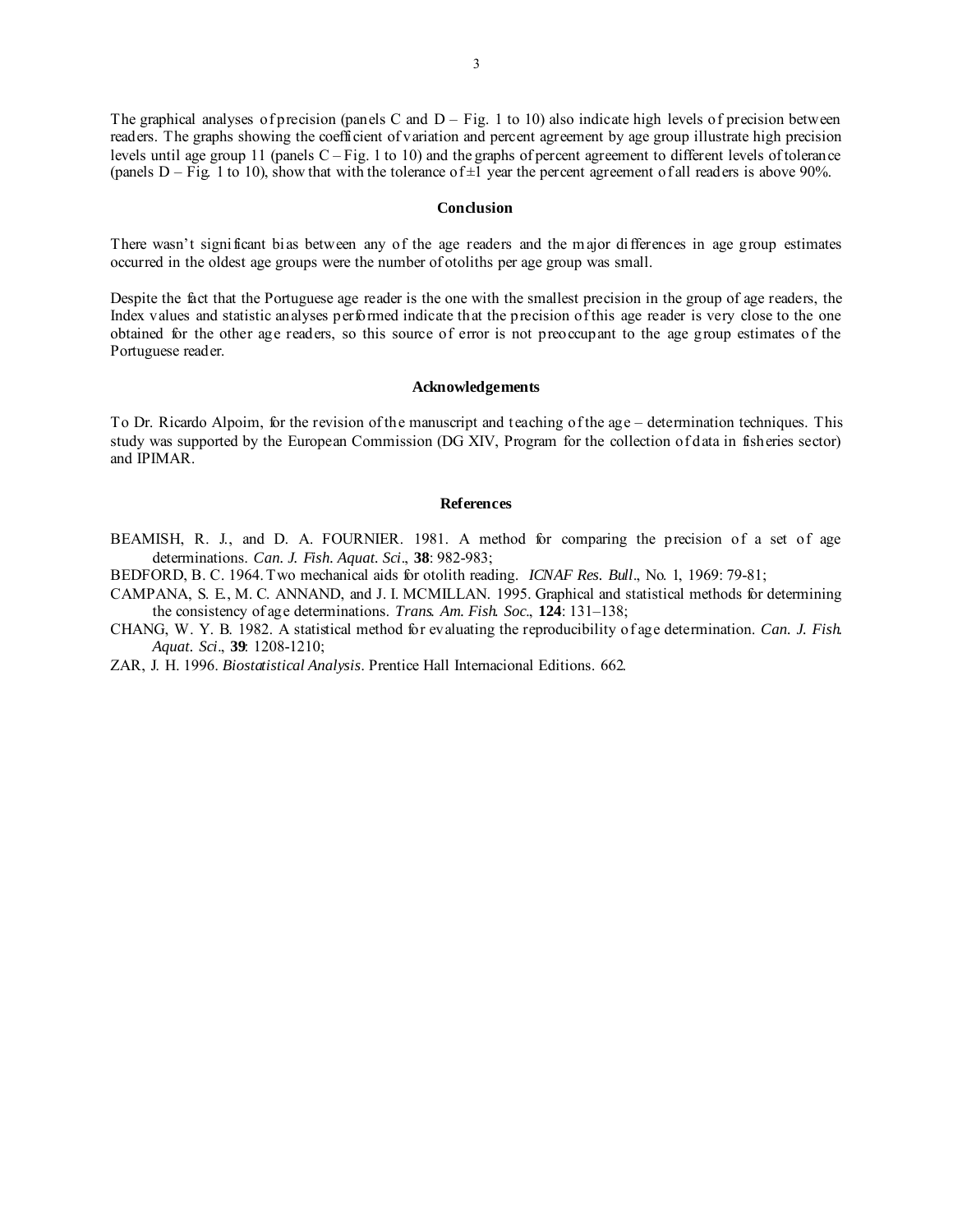|               | CAN <sub>1</sub> | CAN <sub>1</sub> | CAN <sub>1</sub> | CAN <sub>1</sub> | CAN <sub>2</sub> | CAN <sub>2</sub> | CAN <sub>2</sub> | CAN <sub>3</sub> | CAN <sub>3</sub> | CAN <sub>4</sub> |
|---------------|------------------|------------------|------------------|------------------|------------------|------------------|------------------|------------------|------------------|------------------|
|               | vs               | vs               | vs               | vs               | vs               | Vs               | vs               | vs               | vs               | vs               |
|               | CAN <sub>2</sub> | CAN <sub>3</sub> | CAN <sub>4</sub> | <b>PRT</b>       | CAN <sub>3</sub> | CAN <sub>4</sub> | <b>PRT</b>       | CAN <sub>4</sub> | <b>PRT</b>       | <b>PRT</b>       |
|               | $(N = 101)$      | $(N = 101)$      | $(N = 101)$      | $(N = 101)$      | $(N = 101)$      | $(N = 101)$      | $(N = 101)$      | $(N = 101)$      | $(N = 101)$      | $(N = 101)$      |
| Wilcoxon test |                  |                  |                  |                  |                  |                  |                  |                  |                  |                  |
| T             | 81               | 189              | 67               | 229              | 100              | 65               | 180              | 217              | 139              | 212              |
| Ζ             | 0,196            | 0,330            | 1.147            | 0.664            | 0,187            | 0.893            | ,080             | 1,135            | 0,632            | 1,462            |
| P             | 0,845            | 0,741            | 0.251            | 0,507            | 0.852            | 0.372            | 0.280            | 0.257            | 0,527            | 0,144            |

**Tab. 1:** Statistical test for the detection of bias between readers

Tab. 2: Measures of precision between readers.

| CAN <sub>1</sub><br>CAN <sub>1</sub><br>CAN <sub>1</sub><br>CAN <sub>1</sub><br>CAN <sub>2</sub><br>CAN <sub>2</sub><br>CAN <sub>2</sub><br>CAN <sub>3</sub><br>CAN <sub>3</sub><br>vs<br>vs<br>vs<br>vs<br>vs<br>vs<br>vs<br>vs<br>vs<br>vs<br><b>PRT</b><br>CAN <sub>3</sub><br>CAN <sub>4</sub><br><b>PRT</b><br>CAN <sub>3</sub><br>CAN <sub>4</sub><br><b>PRT</b><br>CAN <sub>4</sub><br><b>PRT</b><br>CAN <sub>2</sub><br>$(N = 101)$<br>$(N = 101)$<br>$(N = 101)$<br>$(N = 101)$<br>$(N = 101)$<br>$(N = 101)$<br>$(N = 101)$<br>$(N = 101)$<br>Statistic or index<br>$(N = 101)$<br>0,988<br>0,992<br>0,978<br>0.990<br>0,978<br>0,973<br>0,980<br>0,991<br>0,983<br>0.984<br>Correlation coefficient $(rc)$ |  |  |  |  |  |                  |
|-----------------------------------------------------------------------------------------------------------------------------------------------------------------------------------------------------------------------------------------------------------------------------------------------------------------------------------------------------------------------------------------------------------------------------------------------------------------------------------------------------------------------------------------------------------------------------------------------------------------------------------------------------------------------------------------------------------------------|--|--|--|--|--|------------------|
|                                                                                                                                                                                                                                                                                                                                                                                                                                                                                                                                                                                                                                                                                                                       |  |  |  |  |  | CAN <sub>4</sub> |
|                                                                                                                                                                                                                                                                                                                                                                                                                                                                                                                                                                                                                                                                                                                       |  |  |  |  |  |                  |
|                                                                                                                                                                                                                                                                                                                                                                                                                                                                                                                                                                                                                                                                                                                       |  |  |  |  |  | $(N = 101)$      |
|                                                                                                                                                                                                                                                                                                                                                                                                                                                                                                                                                                                                                                                                                                                       |  |  |  |  |  |                  |
| Coefficient of variation $(\%)$ <sup>a</sup><br>1,931<br>3,315<br>2,054<br>2,663<br>2,238<br>4,430<br>4,737<br>4,485<br>4,234<br>2,884                                                                                                                                                                                                                                                                                                                                                                                                                                                                                                                                                                                |  |  |  |  |  |                  |
| A verage percent error b<br>1,883<br>1,583<br>1,365<br>2,344<br>1,452<br>3,133<br>3,171<br>2,994<br>2,039<br>3,350                                                                                                                                                                                                                                                                                                                                                                                                                                                                                                                                                                                                    |  |  |  |  |  |                  |
| 72<br>67<br>81<br>80<br>70<br>75<br>82<br>68<br>82<br>66<br><b>Percent agreement</b><br>$9 \, \text{cm}$ $(400 \, \text{m})$                                                                                                                                                                                                                                                                                                                                                                                                                                                                                                                                                                                          |  |  |  |  |  |                  |

 $a$  Chang (1982)

<sup>b</sup> Beamish and Fournier (1981)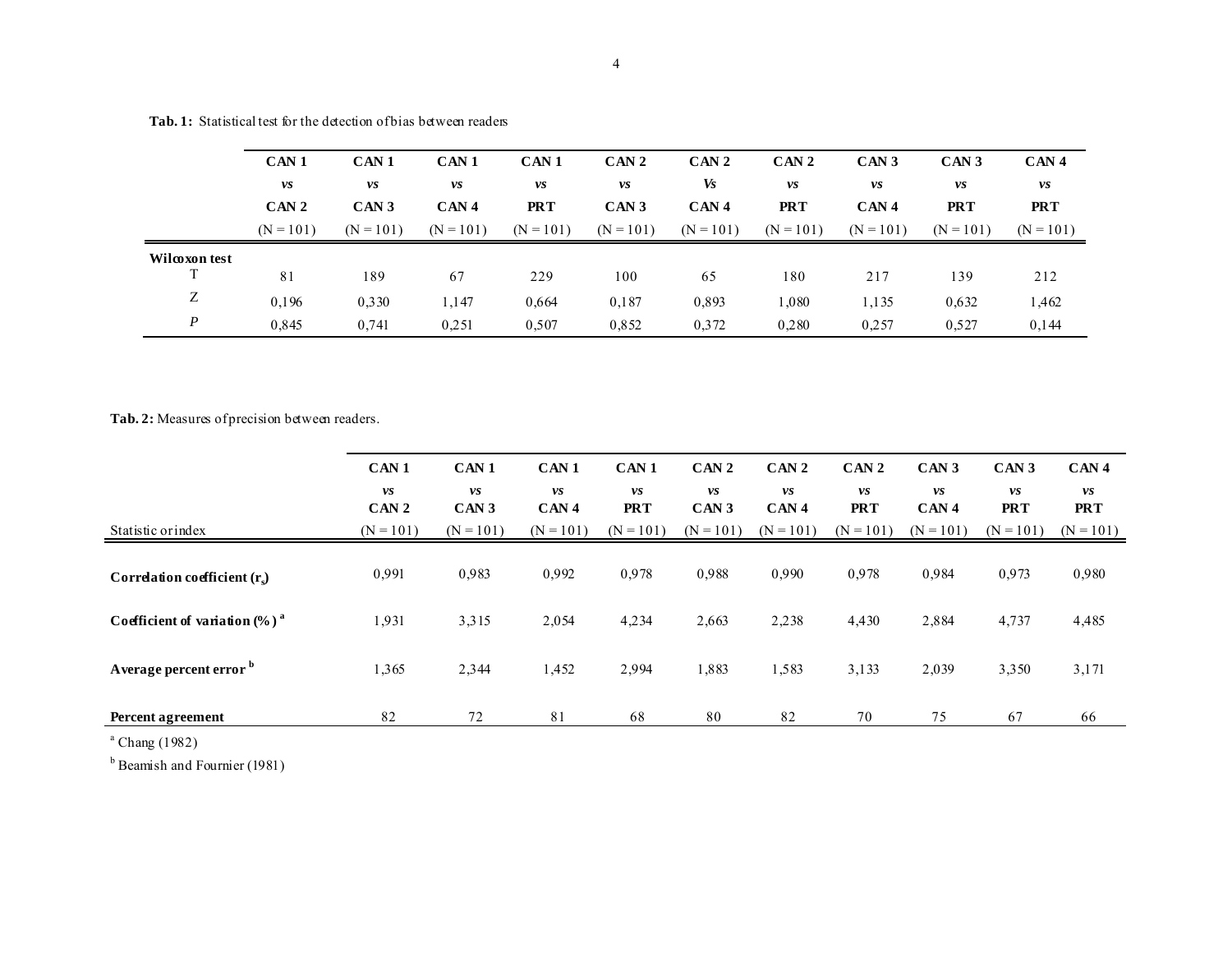

Fig. 1: Graphical methods for comparison between readers: CAN 1 vs CAN 2

**A-** A ge bias graphs. E ach err or bar re pre sents the 95% confidence inter val about the mean age a ssigne by one reader for all fish aged by a second reader. The 1:1 equivalence (solid line) is also indicated.



**C -** Coe ffic ient of variation (CV ) a nd perce nt agree ment for tw o of the pair wise age comparisons.



**B**-Differences (years) in age estimates between paired age readers. Each point represents one or more observations of an individual fish



**D-** P ercent agreement in reader's comparisions for a tolerance level of  $+/- 0$ to  $+/-$  5 years applied to all age groups assigned by CAN 1.

Group age estimated by CAN 1 2 3 4 5 6 7 8 9 10 11 12 13 14 15 16 17 18 **n** 2 22 6 20 7 9 4 12 11 3 0 0 1 2 0 1 1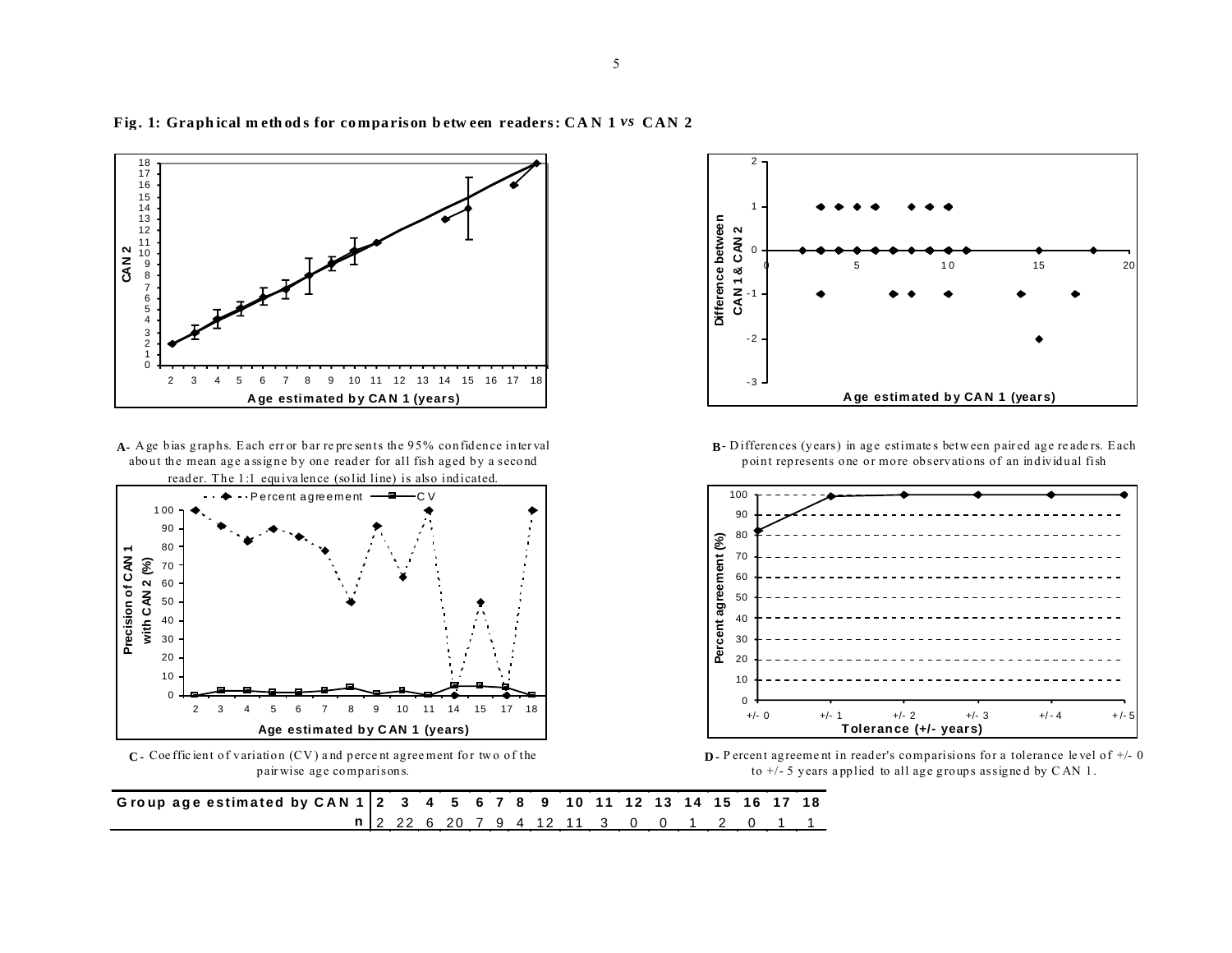

Fig. 2: Graphical methods for comparison between readers: CAN 1 vs CAN 3

**A-** Age bias graphs. Each err or bar re pre sents the 95% confidence inter val about the mean age a ssigne by one reader for all fish aged by a second reader. The 1:1 equiva lence (solid line) is also indicated.



**C-** Coe ffic ient of variation (CV) a nd perce nt agree ment for two of the pair wise age comparisons.



**B**- Differences (years) in age estimate s between pair ed age re ade rs. Each point represents one or more observations of an individual fish



**D**- P ercent agreement in reader's comparisions for a tolerance level of  $+/- 0$ to +/- 5 years a pplied to all age groups assigne d by C AN 1.

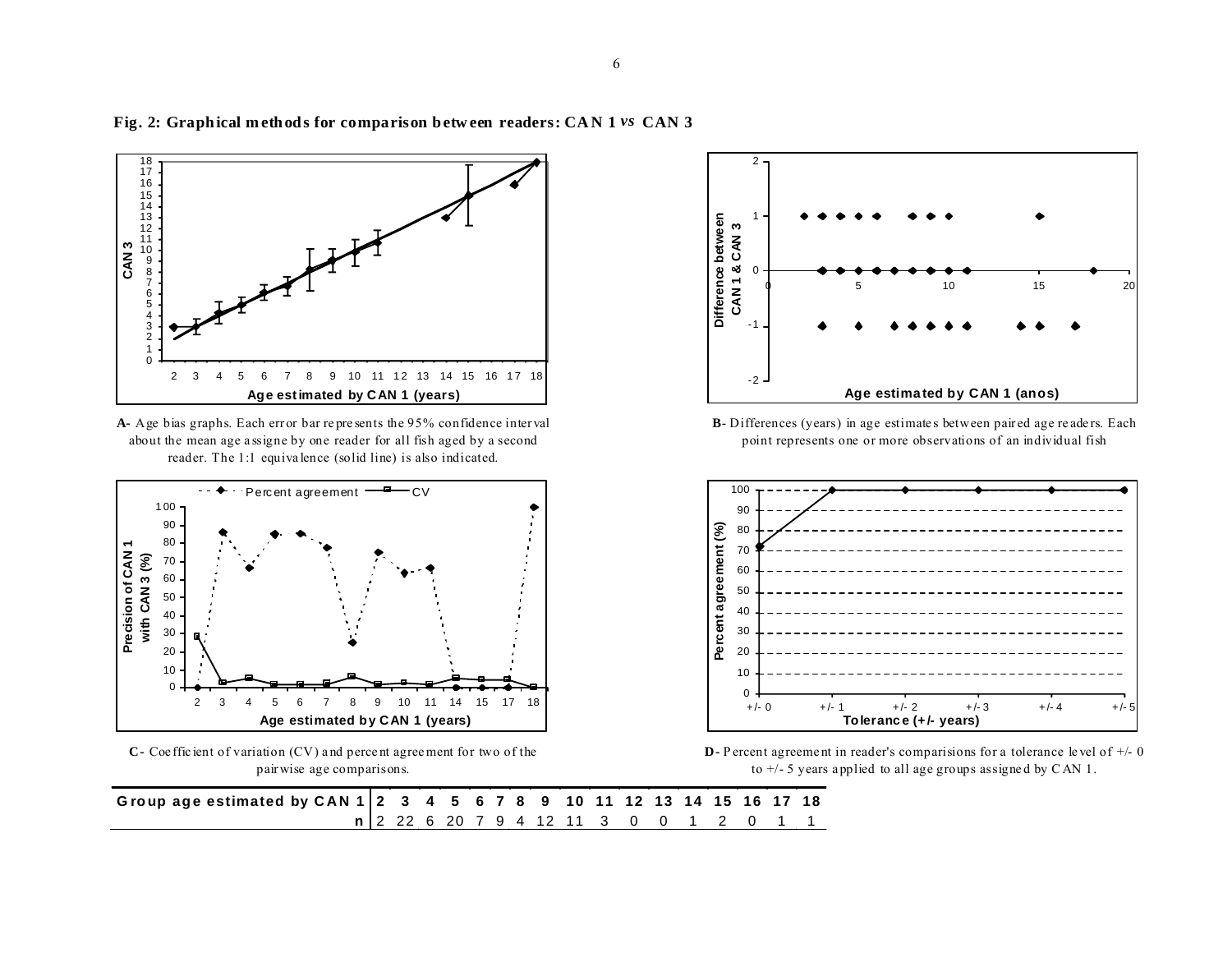

## Fig. 3: Graphical methods for comparison between readers: CAN 1 vs CAN 4





**C-** Coe ffic ient of variation (CV) a nd perce nt agree ment for two of the pair wise age comparisons.



**B**- Differences (years) in age estimate s between pair ed age re ade rs. Each point represents one or more observations of an individual fish



**D**- P ercent agreement in reader's comparisions for a tolerance level of  $+/- 0$ to +/- 5 years a pplied to all age groups assigne d by C AN 1.

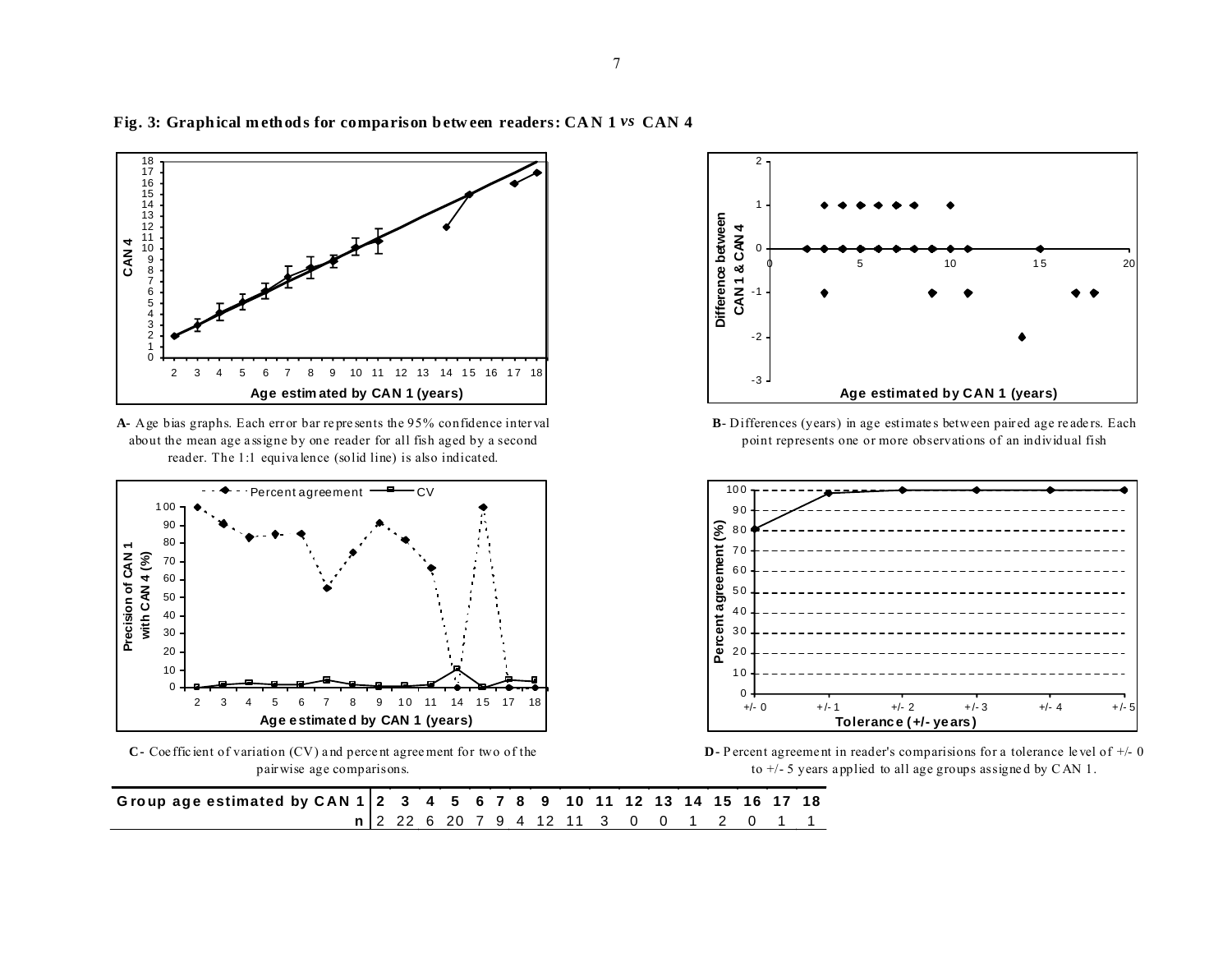

**Fig. 4: Graph ical m eth od s for comparison b etw een readers: CA N 1** *vs* **PRT**

**A-** Age bias graphs. Each err or bar re pre sents the 95% confidence inter val about the mean age a ssigne by one reader for all fish aged by a second reader. The 1:1 equiva lence (solid line) is also indicated.



**C-** Coe ffic ient of variation (CV) a nd perce nt agree ment for two of the pair wise age comparisons.



**B**- Differences (years) in age estimate s between pair ed age re ade rs. Each point represents one or more observations of an individual fish



**D**- P ercent agreement in reader's comparisions for a tolerance level of  $+/- 0$ to +/- 5 years a pplied to all age groups assigne d by C AN 1.

**Group age estimated by CAN 1 2 3 4 5 6 7 8 9 10 11 12 13 14 15 16 17 18 n** 2 22 6 20 7 9 4 12 11 3 0 0 1 2 0 1 1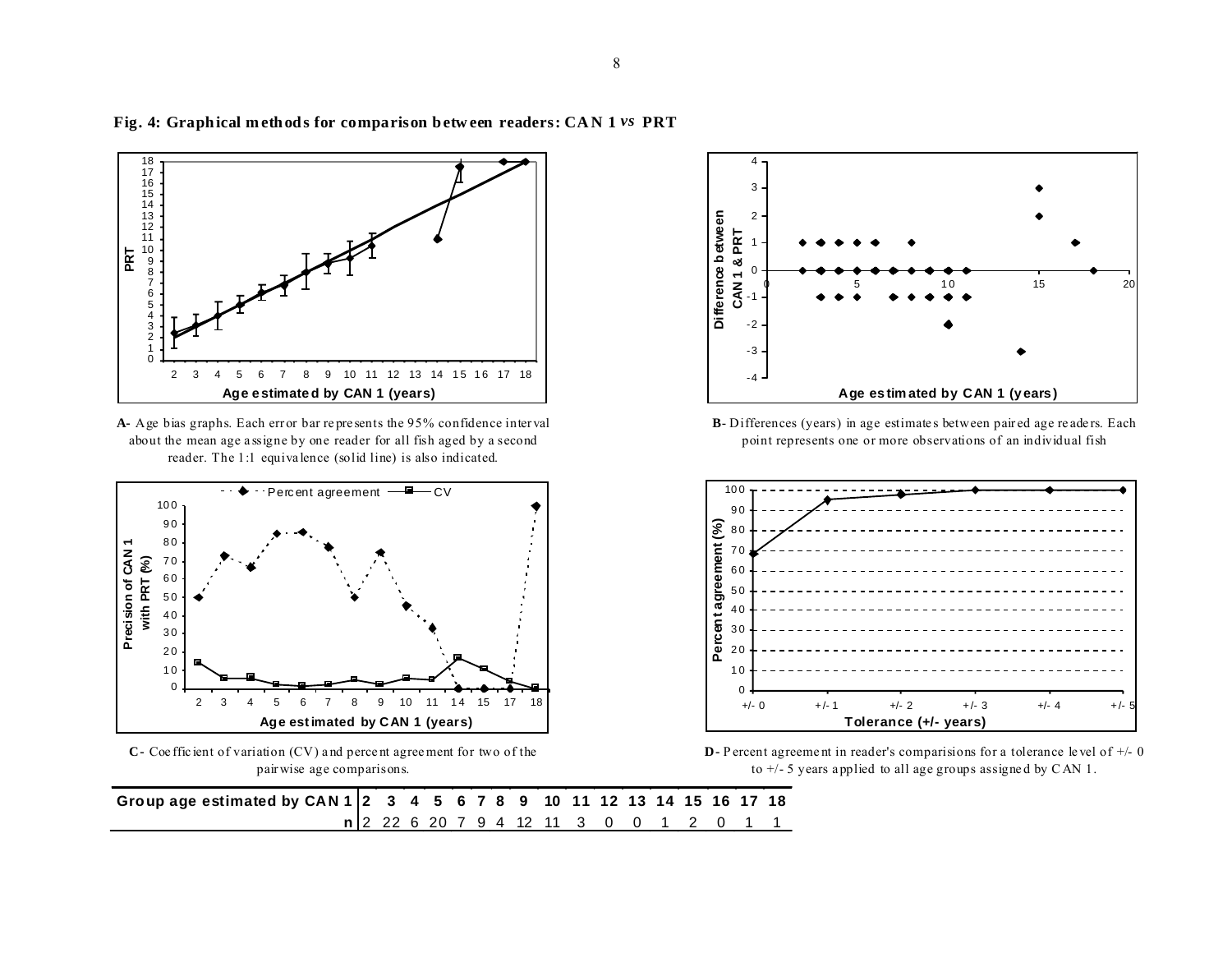

Fig. 5: Graphical methods for comparison between readers: CAN 2 vs CAN 3





**C -** Coe ffic ient of variation (CV ) a nd perce nt agree ment for tw o of the pair wise age comparisons.



**B**-Differences (years) in age estimates between paired age readers. Each point represents one or more observations of an individual fish



**D -** P ercent agreement in reader's comparisions for a tolerance level of  $+/- 0$ to +/- 5 years a pplied to all age groups assigne d by C AN 1.

**G ro up ag e estim ated by C A N 2 2 3 4 5 6 7 8 9 10 11 12 13 14 15 16 17 18 n** 3 20 6 19 10 9 2 13 8 6 0 2 0 1 1 0 1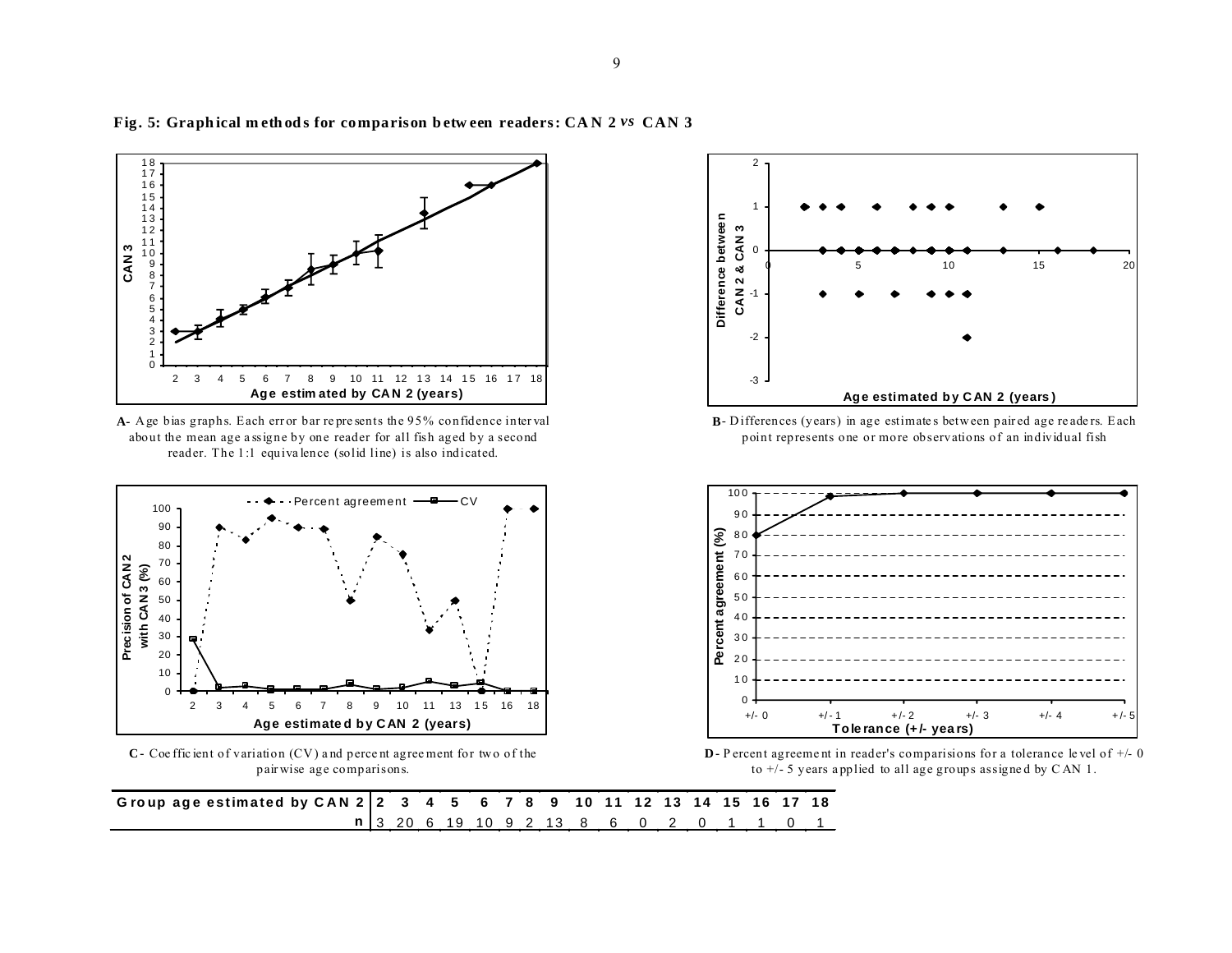

Fig. 6: Graphical methods for comparison between readers: CAN 2 vs CAN 4





**C -** Coe ffic ient of variation (CV ) a nd perce nt agree ment for tw o of the pair wise age comparisons.





**B**-Differences (years) in age estimates between paired age readers. Each point represents one or more observations of an individual fish



**D -** P ercent agreeme nt in reader's comparisions for a tolerance le vel of +/- 0 to +/- 5 years a pplied to all age groups assigne d by C AN 1.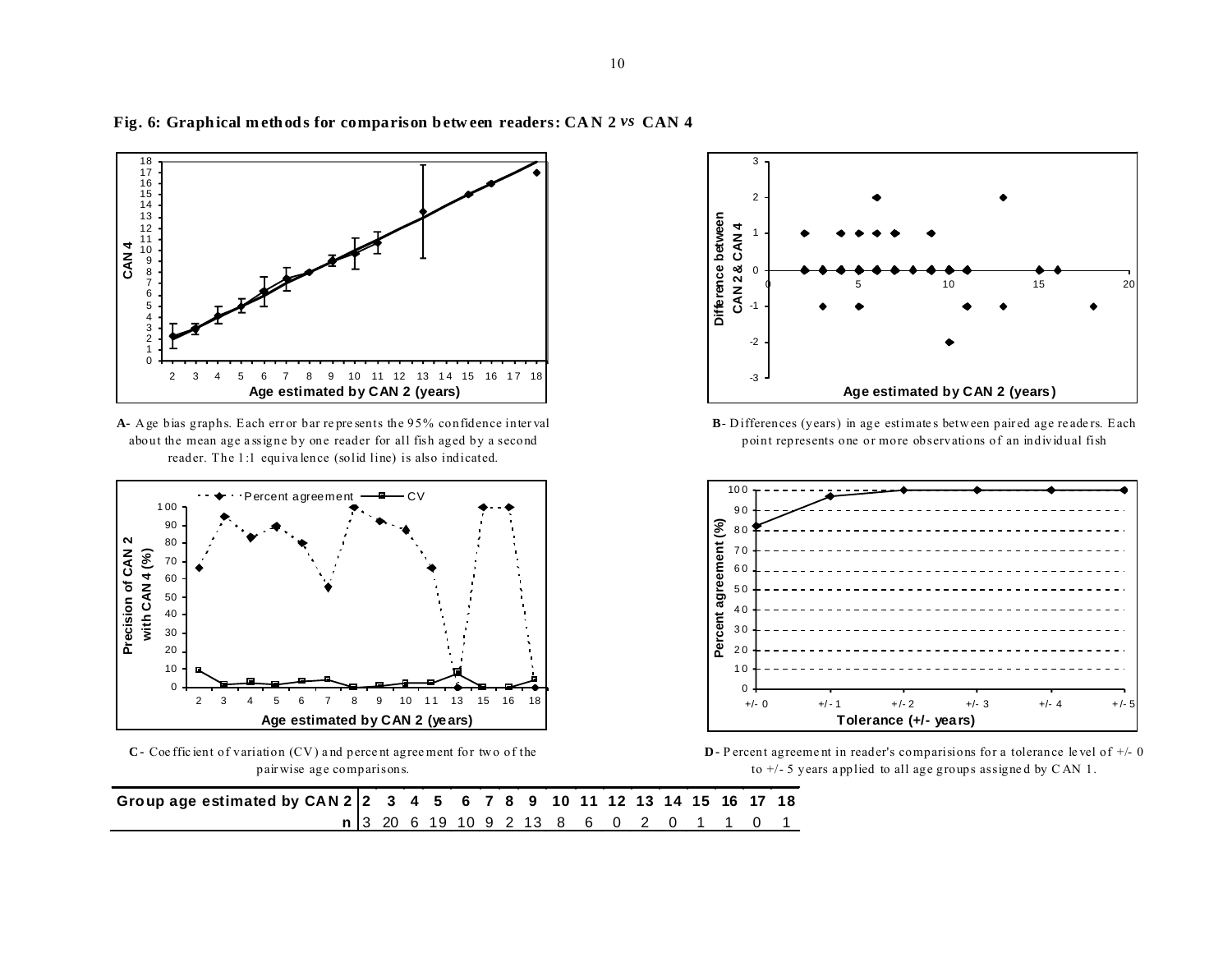

## **Fig. 7: Graph ical m eth od s for comparison b etw een readers: CA N 2** *vs* **PRT**





**C -** Coe ffic ient of variation (CV ) a nd perce nt agree ment for tw o of the pair wise age comparisons.



B- Differences (years) in age estimates between paired age readers. Each point represents one or more observations of an individual fish



**D -** P ercent agreement in reader's comparisions for a tolerance level of  $+/- 0$ to +/- 5 years a pplied to all age groups assigne d by C AN 1.

| Group age estimated by CAN 2 2 3 4 5 6 7 8 9 10 11 12 13 14 15 16 17 18 |  |  |  |  |  |  |                                         |  |  |
|-------------------------------------------------------------------------|--|--|--|--|--|--|-----------------------------------------|--|--|
|                                                                         |  |  |  |  |  |  | n 3 20 6 19 10 9 2 13 8 6 0 2 0 1 1 0 1 |  |  |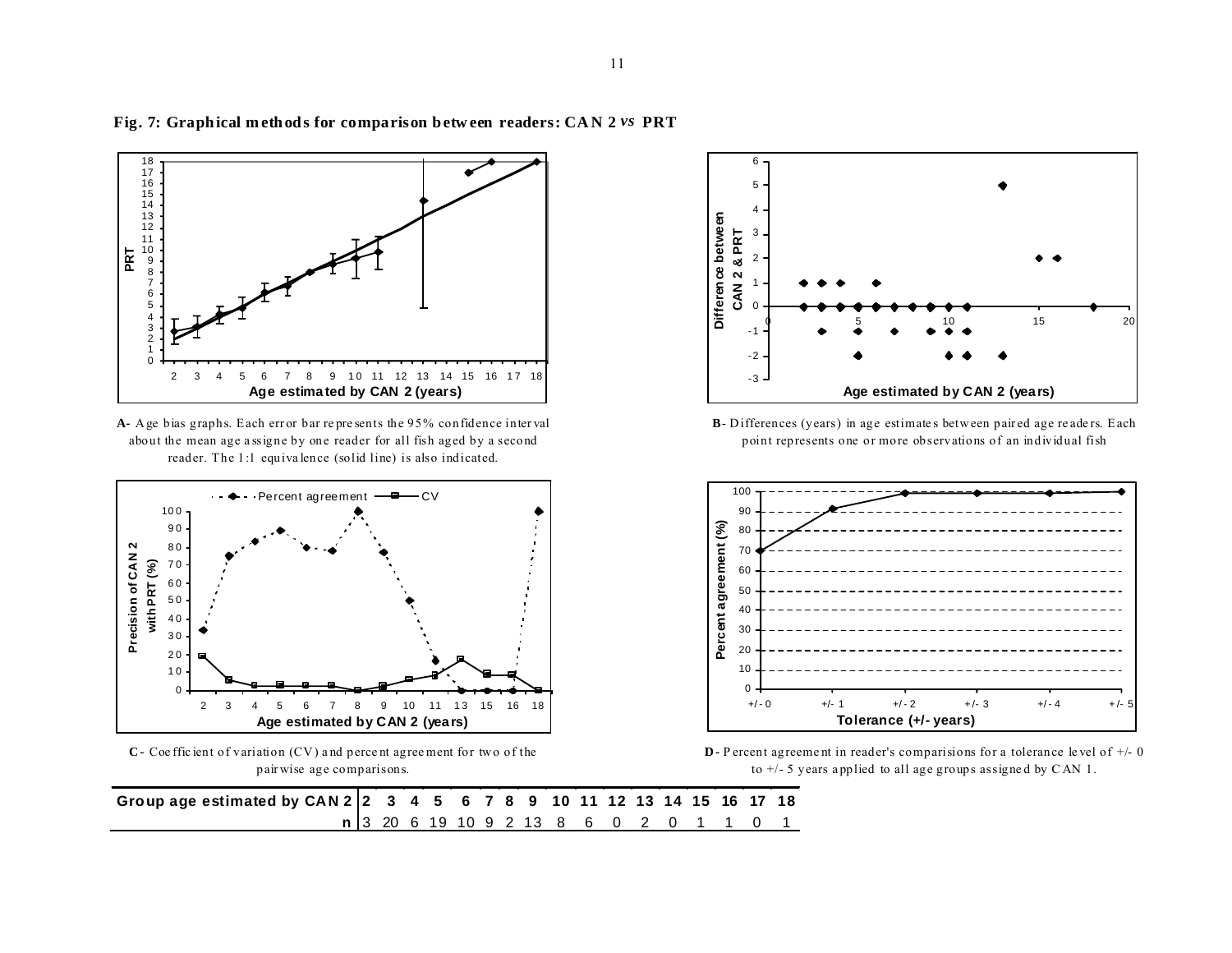

#### Fig. 8: Graphical methods for comparison between readers: CAN 3 vs CAN 4





**C -** Coe ffic ient of variation (CV ) a nd perce nt agree ment for tw o of the pair wise age comparisons.



**B**-Differences (years) in age estimates between paired age readers. Each point represents one or more observations of an individual fish



**D -** P ercent agreement in reader's comparisions for a tolerance level of  $+/- 0$ to +/- 5 years a pplied to all age groups assigne d by C AN 1.

**G ro up ag e estim ated by C A N 3 2 3 4 5 6 7 8 9 10 11 12 13 14 15 16 17 18 n** 1 21 7 19 10 9 2 14 10 3 0 1 1 0 2 0 1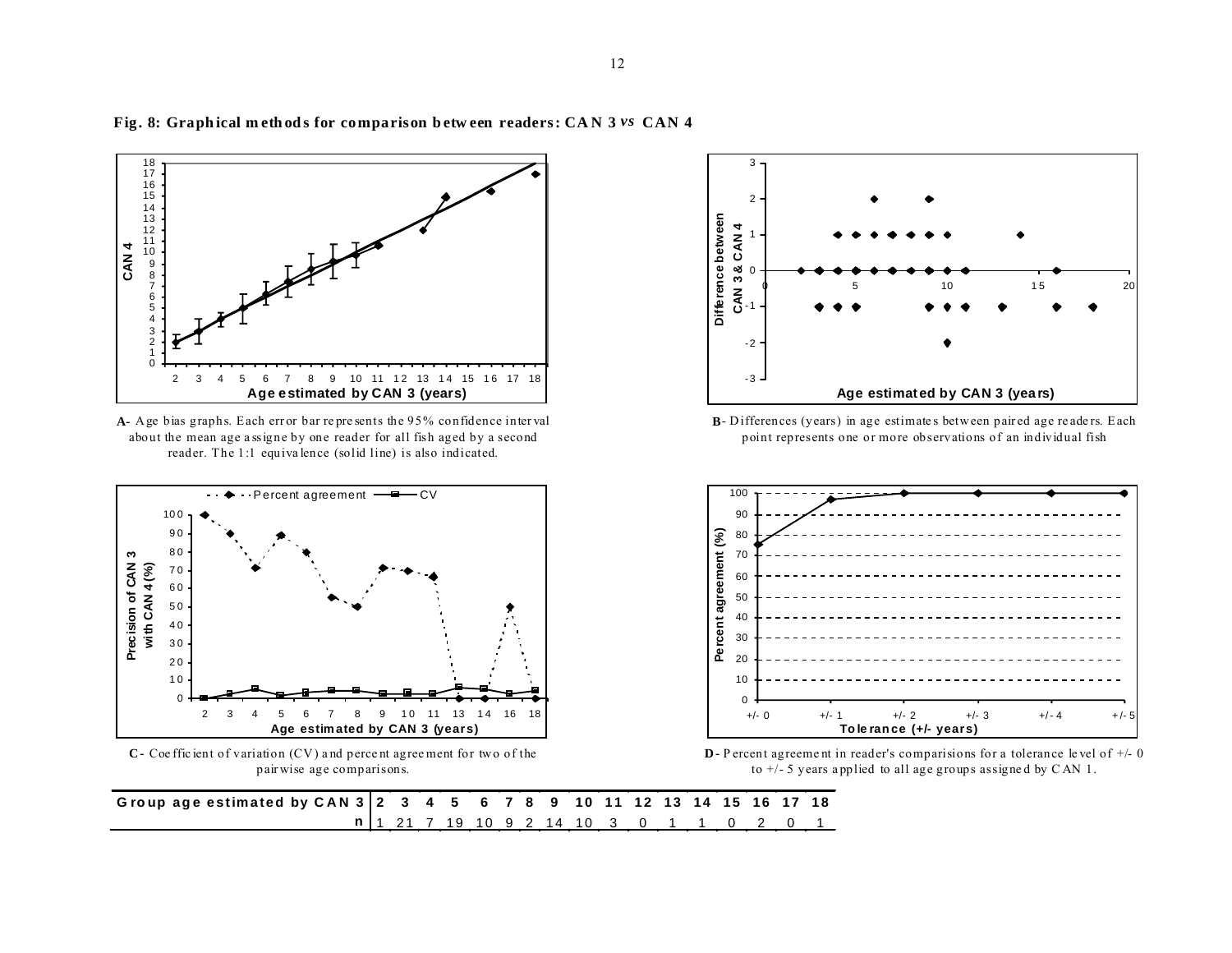

**Fig. 9: Graph ical m eth od s for comparison b etw een readers: CA N 3** *vs* **PRT**

**A-** A ge bias graphs. Each err or bar re pre sents the 95% confidence inter val about the mean age a ssigne by one reader for all fish aged by a second reader. The 1:1 equiva lence (solid line) is also indicated.



**C -** Coe ffic ient of variation (CV ) a nd perce nt agree ment for tw o of the pair wise age comparisons.



**B**-Differences (years) in age estimates between paired age readers. Each point represents one or more observations of an individual fish



**D -** P ercent agreement in reader's comparisions for a tolerance level of  $+/- 0$ to +/- 5 years a pplied to all age groups assigne d by C AN 1.

**Group age estimated by CAN 3 2 3 4 5 6 7 8 9 10 11 12 13 14 15 16 17 18 n** 1 21 7 19 10 9 2 14 10 3 0 1 1 0 2 0 1